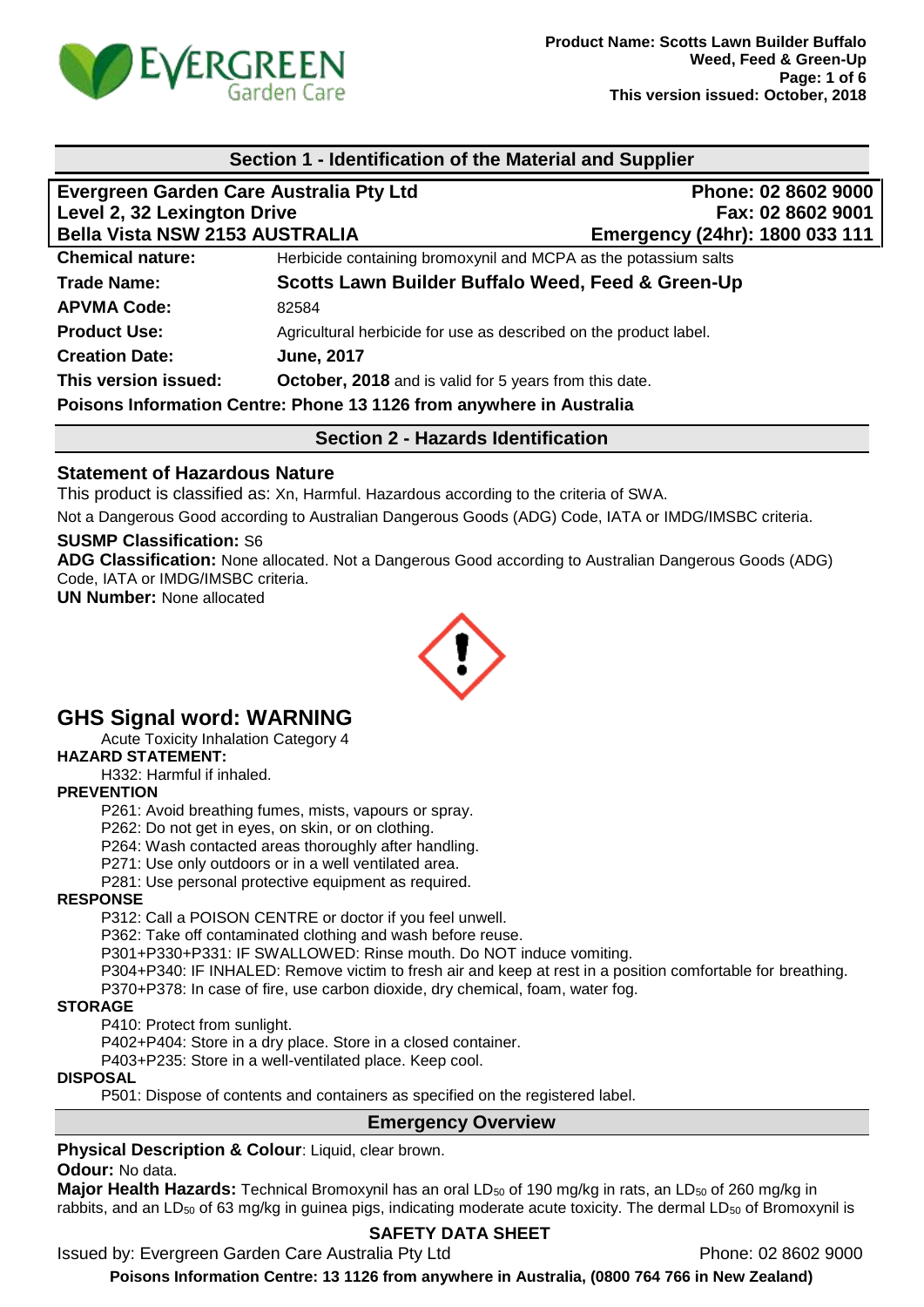

greater than 2000 mg/kg in rabbits. The compound is a slight eye irritant but it is not a skin irritant in rabbits. However, when in contact with abraded skin, Bromoxynil may produce a mild irritation. Harmful if inhaled.

| Section 3 - Composition/Information on Ingredients                                                          |               |                   |                                |         |  |
|-------------------------------------------------------------------------------------------------------------|---------------|-------------------|--------------------------------|---------|--|
| Ingredients                                                                                                 | <b>CAS No</b> | Conc, g/L         | TWA $(mg/m^3)$ STEL $(mg/m^3)$ |         |  |
| Bromoxynil (as the potassium salt)                                                                          | 1689-84-5     | 8.7               | not set                        | not set |  |
| MCPA (as the potassium salt)                                                                                | $94 - 74 - 6$ | 8.7               | not set                        | not set |  |
| Other non hazardous ingredients                                                                             | secret        | to 1 $\mathsf{L}$ | not set                        | not set |  |
| This is a commercial product whose exact ratio of components mouvementiably. Minor quantities of other none |               |                   |                                |         |  |

This is a commercial product whose exact ratio of components may vary slightly. Minor quantities of other non hazardous ingredients are also possible.

The SWA TWA exposure value is the average airborne concentration of a particular substance when calculated over a normal 8 hour working day for a 5 day working week. The STEL (Short Term Exposure Limit) is an exposure value that may be equalled (but should not be exceeded) for no longer than 15 minutes and should not be repeated more than 4 times per day. There should be at least 60 minutes between successive exposures at the STEL. The term "peak "is used when the TWA limit, because of the rapid action of the substance, should never be exceeded, even briefly.

### **Section 4 - First Aid Measures**

### **General Information:**

You should call The Poisons Information Centre if you feel that you may have been poisoned, burned or irritated by this product. The number is 13 1126 from anywhere in Australia (0800 764 766 in New Zealand) and is available at all times. Have this SDS with you when you call.

**Inhalation:** If symptoms of poisoning become evident, contact a Poisons Information Centre, or call a doctor at once. Remove source of contamination or move victim to fresh air. If breathing is difficult, oxygen may be beneficial if administered by trained personnel, preferably on a doctor's advice. DO NOT allow victim to move about unnecessarily. Symptoms of pulmonary oedema can be delayed up to 48 hours after exposure.

**Skin Contact:** Wash gently and thoroughly with water (use non-abrasive soap if necessary) for 5 minutes or until chemical is removed.

**Eye Contact:** No effects expected. If irritation does occur, flush contaminated eye(s) with lukewarm, gently flowing water for 5 minutes or until the product is removed. Obtain medical advice if irritation becomes painful or lasts more than a few minutes. Take special care if exposed person is wearing contact lenses.

**Ingestion:** If product is swallowed or gets in mouth, do NOT induce vomiting; wash mouth with water and give some water to drink. If symptoms develop, or if in doubt contact a Poisons Information Centre or a doctor.

### **Section 5 - Fire Fighting Measures**

**Fire and Explosion Hazards**: The major hazard in fires is usually inhalation of heated and toxic or oxygen deficient (or both), fire gases. There is no risk of an explosion from this product under normal circumstances if it is involved in a fire.

This product is likely to decompose only after heating to dryness, followed by further strong heating.

Fire decomposition products from this product may be toxic if inhaled. Take appropriate protective measures.

**Extinguishing Media:** In case of fire, use carbon dioxide, dry chemical, foam or water fog.

**Fire Fighting:** When fighting fires involving significant quantities of this product, wear a splash suit complete with self contained breathing apparatus.<br>
Flash noint:

| <b>Flash point:</b>              | Will not burn until water component is driven off. |
|----------------------------------|----------------------------------------------------|
| <b>Upper Flammability Limit:</b> | Does not burn.                                     |
| <b>Lower Flammability Limit:</b> | Does not burn.                                     |
| <b>Autoignition temperature:</b> | Does not burn.                                     |
| <b>Flammability Class:</b>       | Does not burn.                                     |
|                                  |                                                    |

### **Section 6 - Accidental Release Measures**

**Accidental release:** In the event of a major spill, prevent spillage from entering drains or water courses. Wear full protective clothing including eye/face protection. All skin areas should be covered. See below under Personal Protection regarding Australian Standards relating to personal protective equipment. Suitable materials for protective clothing include no specific manufacturer recommendations. Use impermeable gloves with care. Eye/face protective equipment should comprise, as a minimum, protective glasses and, preferably, goggles. If there is a significant chance that vapours or mists are likely to build up in the cleanup area, we recommend that you use a respirator.

## **SAFETY DATA SHEET**

Issued by: Evergreen Garden Care Australia Pty Ltd **Phone: 02 8602 9000 Poisons Information Centre: 13 1126 from anywhere in Australia, (0800 764 766 in New Zealand)**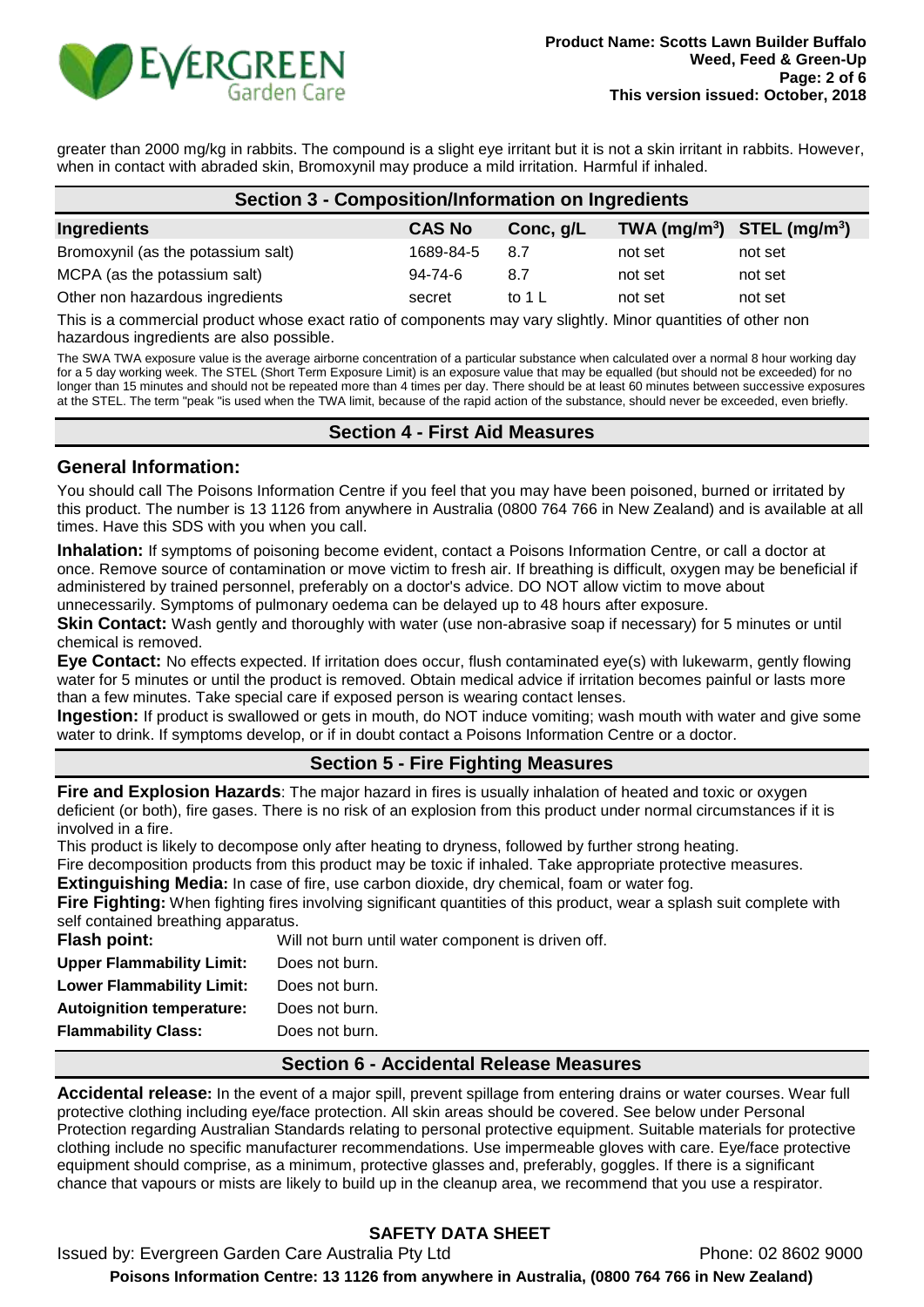

Usually, no respirator is necessary when using this product. However, if you have any doubts consult the Australian Standard mentioned below (section 8). Otherwise, not normally necessary.

Stop leak if safe to do so, and contain spill. Absorb onto sand, vermiculite or other suitable absorbent material. If spill is too large or if absorbent material is not available, try to create a dike to stop material spreading or going into drains or waterways. Sweep up and shovel or collect recoverable product into labelled containers for recycling or salvage, and dispose of promptly. Recycle containers wherever possible after careful cleaning. Refer to product label for specific instructions. After spills, wash area preventing runoff from entering drains. If a significant quantity of material enters drains, advise emergency services. Full details regarding disposal of used containers, spillage and unused material may be found on the label. If there is any conflict between this SDS and the label, instructions on the label prevail. Ensure legality of disposal by consulting regulations prior to disposal. Thoroughly launder protective clothing before storage or re-use. Advise laundry of nature of contamination when sending contaminated clothing to laundry.

### **Section 7 - Handling and Storage**

**Handling:** Keep exposure to this product to a minimum, and minimise the quantities kept in work areas. Check Section 8 of this SDS for details of personal protective measures, and make sure that those measures are followed. The measures detailed below under "Storage" should be followed during handling in order to minimise risks to persons using the product in the workplace. Also, avoid contact or contamination of product with incompatible materials listed in Section 10.

**Storage:** This product is a Scheduled Poison. Observe all relevant regulations regarding sale, transport and storage of this schedule of poison. Protect this product from light. Store in the closed original container in a dry, cool, wellventilated area out of direct sunlight. Make sure that the product does not come into contact with substances listed under "Incompatibilities" in Section 10. Some liquid preparations settle or separate on standing and may require stirring before use. Check packaging - there may be further storage instructions on the label.

## **Section 8 - Exposure Controls and Personal Protection**

The following Australian Standards will provide general advice regarding safety clothing and equipment:

Respiratory equipment: **AS/NZS 1715**, Protective Gloves: **AS 2161**, Occupational Protective Clothing: AS/NZS 4501 set 2008, Industrial Eye Protection: **AS1336** and **AS/NZS 1337**, Occupational Protective Footwear: **AS/NZS2210**. Exposure limits have not been established by SWA for any of the significant ingredients in this product.

The ADI for Bromoxynil is set at 0.003mg/kg/day. The corresponding NOEL is set at 0.3mg/kg/day.

The ADI for MCPA is set at 0.01mg/kg/day. The corresponding NOEL is set at 1.1mg/kg/day. ADI means Acceptable Daily Intake; NOEL means No-observable-effect-level. Data from Australian ADI List, March 2016.

No special equipment is usually needed when occasionally handling small quantities. The following instructions are for bulk handling or where regular exposure in an occupational setting occurs without proper containment systems. **Ventilation:** This product should only be used in a well ventilated area. If natural ventilation is inadequate, use of a fan is suggested.

**Eye Protection:** Eye protection such as protective glasses or goggles is recommended when this product is being used.

**Skin Protection:** You should avoid contact even with mild skin irritants. Therefore you should wear suitable impervious elbow-length gloves and facial protection when handling this product. See below for suitable material types.

**Protective Material Types:** There is no data that enables us to recommend any type except that it should be impermeable.

**Respirator:** Usually, no respirator is necessary when using this product. However, if you have any doubts consult the Australian Standard mentioned above. Otherwise, not normally necessary.

### **Section 9 - Physical and Chemical Properties:**

| Physical Description & colour: Liquid. Clear brown.<br>Odour:<br><b>Boiling Point:</b><br><b>Freezing/Melting Point:</b><br><b>Volatiles:</b><br><b>Vapour Pressure:</b><br><b>Vapour Density:</b> | No data.<br>Approximately 100°C at 100kPa.<br>Approximately 0°C.<br>Water component.<br>2.37 kPa at 20°C (water vapour pressure).<br>As for water. |
|----------------------------------------------------------------------------------------------------------------------------------------------------------------------------------------------------|----------------------------------------------------------------------------------------------------------------------------------------------------|
| <b>Specific Gravity:</b>                                                                                                                                                                           | 1.12                                                                                                                                               |
| <b>Water Solubility:</b>                                                                                                                                                                           | Completely soluble in water.                                                                                                                       |

### **SAFETY DATA SHEET**

Issued by: Evergreen Garden Care Australia Pty Ltd Phone: 02 8602 9000

**Poisons Information Centre: 13 1126 from anywhere in Australia, (0800 764 766 in New Zealand)**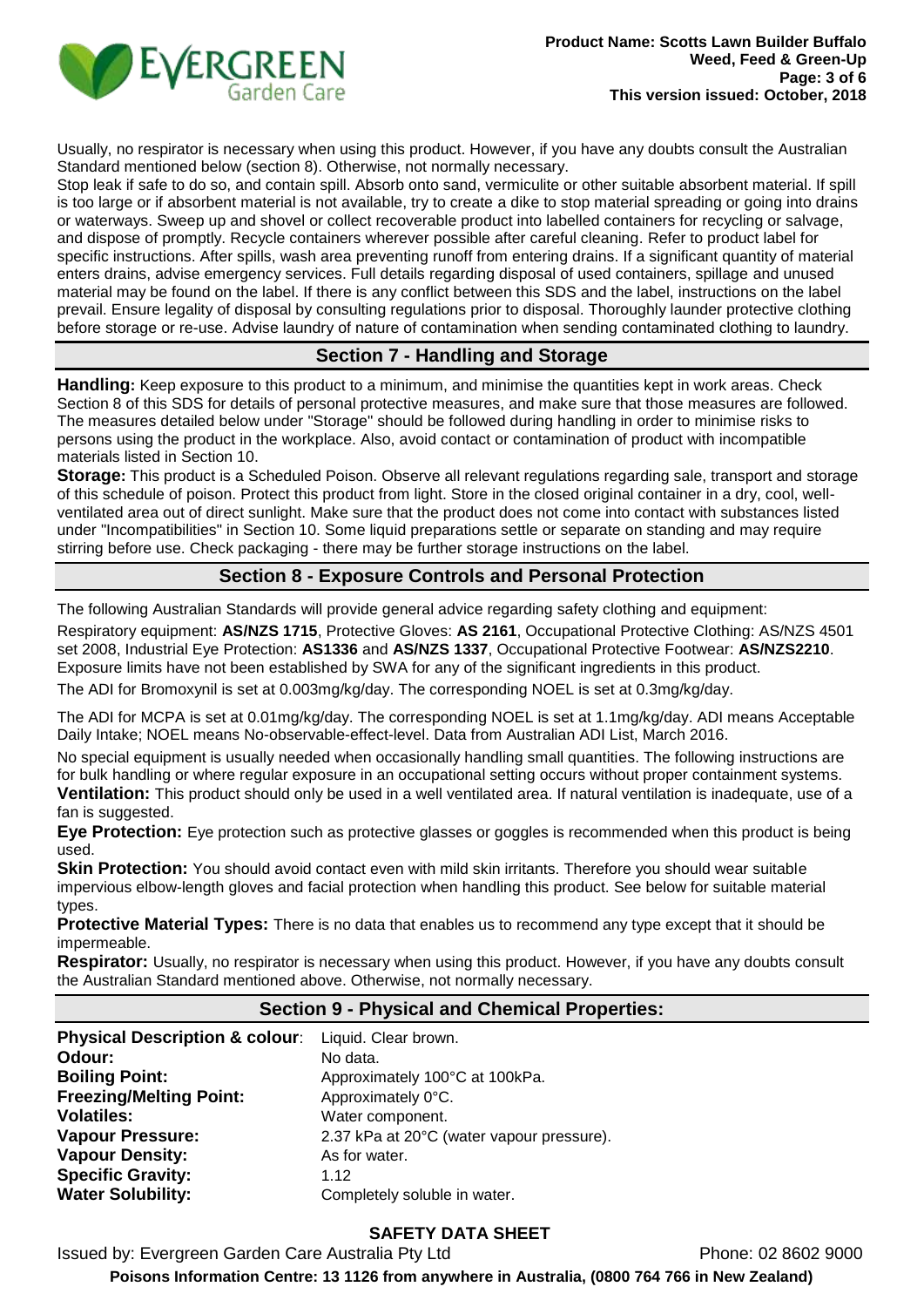

| pH:                                  |  |
|--------------------------------------|--|
| <b>Volatility:</b>                   |  |
| <b>Odour Threshold:</b>              |  |
| <b>Evaporation Rate:</b>             |  |
| <b>Coeff Oil/water Distribution:</b> |  |
| <b>Autoignition temp:</b>            |  |

No data. No data. No data. As for water. **No data** Does not burn.

## **Section 10 - Stability and Reactivity**

**Reactivity:** This product is unlikely to react or decompose under normal storage conditions. However, if you have any doubts, contact the supplier for advice on shelf life properties.

**Conditions to Avoid:** Protect this product from light. Store in the closed original container in a dry, cool, wellventilated area out of direct sunlight.

**Incompatibilities:** No particular Incompatibilities.

**Fire Decomposition:** This product is likely to decompose only after heating to dryness, followed by further strong heating. Combustion forms carbon dioxide, and if incomplete, carbon monoxide and possibly smoke. Water is also formed. May form nitrogen and its compounds, and under some circumstances, oxides of nitrogen. Occasionally hydrogen cyanide gas in reducing atmospheres. Potassium compounds. Carbon monoxide poisoning produces headache, weakness, nausea, dizziness, confusion, dimness of vision, disturbance of judgment, and unconsciousness followed by coma and death.

**Polymerisation:** Polymerisation reactions are unlikely; they are not expected to occur.

## **Section 11 - Toxicological Information**

**Toxicity: Acute toxicity:** Technical Bromoxynil has an oral LD<sub>50</sub> of 190 mg/kg in rats, an LD<sub>50</sub> of 260 mg/kg in rabbits, and an LD<sub>50</sub> of 63 mg/kg in guinea pigs, indicating moderate acute toxicity. The dermal LD<sub>50</sub> of Bromoxynil is greater than 2000 mg/kg in rabbits. The compound is a slight eye irritant but it is not a skin irritant in rabbits. However, when in contact with abraded skin, Bromoxynil may produce a mild irritation.

**Chronic toxicity:** In one documented case of chronic exposure (about 1 year) of humans to Bromoxynil, workers showed symptoms of weight loss, fever, vomiting, headache, and urinary problems. Studies have shown that Bromoxynil has no effect on rats given dietary doses of 15 and 50 mg/kg/day for 90 days. Doses up to 5 mg/kg/day for 2 years had no impact on blood chemistry or urine.

**Reproductive effects:** No changes in reproduction were noted in female rats fed 15 mg/kg/day of Bromoxynil over three generations. This suggests that Bromoxynil does not cause reproductive effects.

**Teratogenic effects:** Bromoxynil is a suspected teratogen. The compound produced birth defects in rats at oral doses above 35 mg/kg. Toxic effects included abnormal rib formation and reduced foetal weight. Newborn rabbits had birth defects when Bromoxynil was administered to pregnant mothers at doses above 30 mg/kg. In the rabbit, birth defects included changes in bone formation in the skull and hydrocephaly.

**Mutagenic effects:** No data are currently available.

**Carcinogenic effects:** Rats fed Bromoxynil at low levels of 5 mg/kg and below did not develop any cancer related effects.

**Organ toxicity:** No data were available regarding the target organs affected by Bromoxynil.

**Fate in humans and animals:** No Bromoxynil was present in the milk or faeces of cows 9 days after exposure to low doses of the herbicide. Less than 20% of the compound was excreted in urine as the parent compound. There is no data to hand indicating any particular target organs.

Bromoxynil is a SWA Class 3 Reproductive risk.

Bromoxynil is classed by SWA as a potential sensitiser by skin contact.

#### **Classification of Hazardous Ingredients**

#### Ingredient **Risk Phrases**

Bromoxynil (as the potassium salt) >=0.1%Conc<1%: Xn; R20

• Reproductive toxicity - category 2

- Acute toxicity category 2
- Skin sensitisation category 1
- Hazardous to the aquatic environment (acute) category 1
- Hazardous to the aquatic environment (chronic) category 1

MCPA (as the potassium salt) No risk phrases at concentrations found in this product

## **SAFETY DATA SHEET**

Issued by: Evergreen Garden Care Australia Pty Ltd **Phone: 02 8602 9000** 

**Poisons Information Centre: 13 1126 from anywhere in Australia, (0800 764 766 in New Zealand)**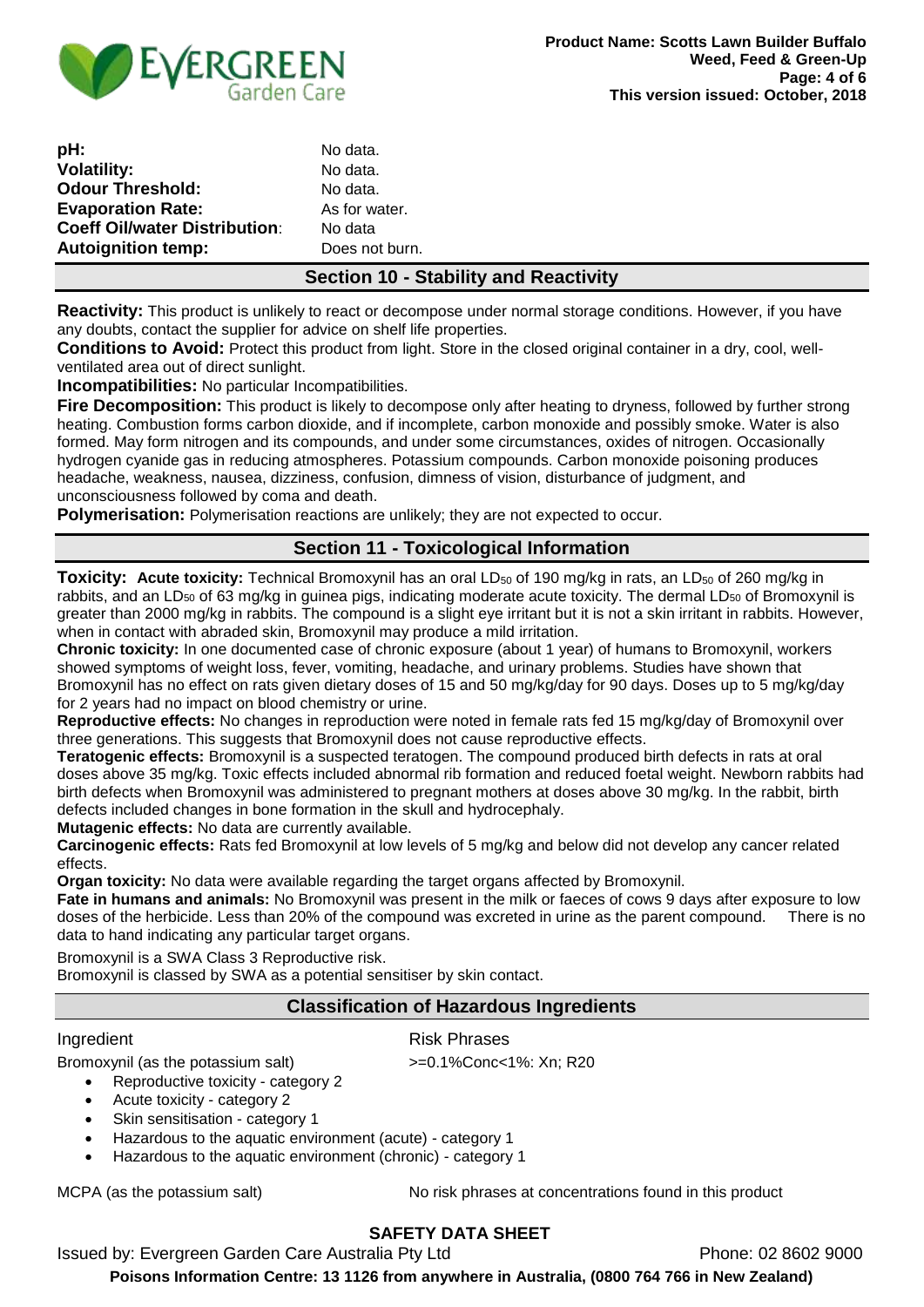

- Acute toxicity category 4
- Skin irritation category 2
- Eye damage category 1
- Hazardous to the aquatic environment (acute) category 1
- Hazardous to the aquatic environment (chronic) category 1

### **Potential Health Effects**

**Persons sensitised to bromoxynil should avoid contact with this product.**

### **Inhalation:**

**Short Term Exposure:** Available data shows that this product is harmful, but symptoms are not available. In addition product may be mildly irritating, although unlikely to cause anything more than mild transient discomfort. **Long Term Exposure:** No data for health effects associated with long term inhalation.

## **Skin Contact:**

**Short Term Exposure:** Available data indicates that this product is not harmful. It should present no hazards in normal use. However product may be irritating, but is unlikely to cause anything more than mild transient discomfort. This product contains bromoxynil, a dermal sensitiser, at a low concentration. Although exposure to this product is unlikely to result in sensitisation, those with an existing sensitisation may experience allergic reactions when handling or using this product.

**Long Term Exposure:** No data for health effects associated with long term skin exposure.

## **Eye Contact:**

**Short Term Exposure:** This product may be irritating to eyes, but is unlikely to cause anything more than mild transient discomfort.

**Long Term Exposure:** No data for health effects associated with long term eye exposure.

### **Ingestion:**

**Short Term Exposure:** Significant oral exposure is considered to be unlikely. However, this product may be irritating to mucous membranes but is unlikely to cause anything more than transient discomfort.

**Long Term Exposure:** No data for health effects associated with long term ingestion.

### **Carcinogen Status:**

**SWA:** No significant ingredient is classified as carcinogenic by SWA.

**NTP:** No significant ingredient is classified as carcinogenic by NTP.

**IARC:** No significant ingredient is classified as carcinogenic by IARC.

## **Section 12 - Ecological Information**

Insufficient data to be sure of status.

**Effects on birds:** Bromoxynil is highly toxic to pheasants (LD<sub>50</sub> of 50 mg/kg) and is moderately toxic to hens (LD<sub>50</sub> of 240 mg/kg), quail (LD<sub>50</sub> of 100 mg/kg), and mallard ducks (LD<sub>50</sub> of 200 mg/kg).

**Effects on aquatic organisms:** Bromoxynil is very highly toxic to moderately toxic to freshwater fish; the potassium salt of Bromoxynil has an LC<sub>50</sub> of 5.0 mg/L in harlequin fish, 0.46 mg/L in goldfish, and 0.063 mg/L in catfish. Bromoxynil has an  $LC_{50}$  of 0.05 mg/L in rainbow trout.

**Effects on other organisms:** Bromoxynil is not toxic to bees.

**Environmental Fate:** 

**Breakdown in soil and groundwater:** Bromoxynil has a low persistence in soil. In sandy soil, the half-life is about 10 days. Degradation in clay was slower, with half of the Bromoxynil degraded to its metabolites in about a 2-week period at 25°C. The persistence of the compound is also slightly longer in peat field soils than in the sandy soils. The evidence suggests that, while Bromoxynil is broken down by some soil bacteria, it may inhibit the action of other bacteria that promote the formation of nitrite by a process called nitrification.

**Breakdown in water:** No data are currently available.

**Breakdown in vegetation:** The herbicide works by disrupting the plants ability to produce energy for cell-related activities. It is not readily translocated throughout the plant once it has been absorbed.

## **Section 13 - Disposal Considerations**

**Disposal:** Special help is available for the disposal of Agricultural Chemicals. The product label will give general advice regarding disposal of small quantities, and how to cleanse containers. However, for help with the collection of unwanted rural chemicals, contact ChemClear 1800 008 182 http://www.chemclear.com.au/ and for help with the

## **SAFETY DATA SHEET**

Issued by: Evergreen Garden Care Australia Pty Ltd **Phone: 02 8602 9000 Poisons Information Centre: 13 1126 from anywhere in Australia, (0800 764 766 in New Zealand)**